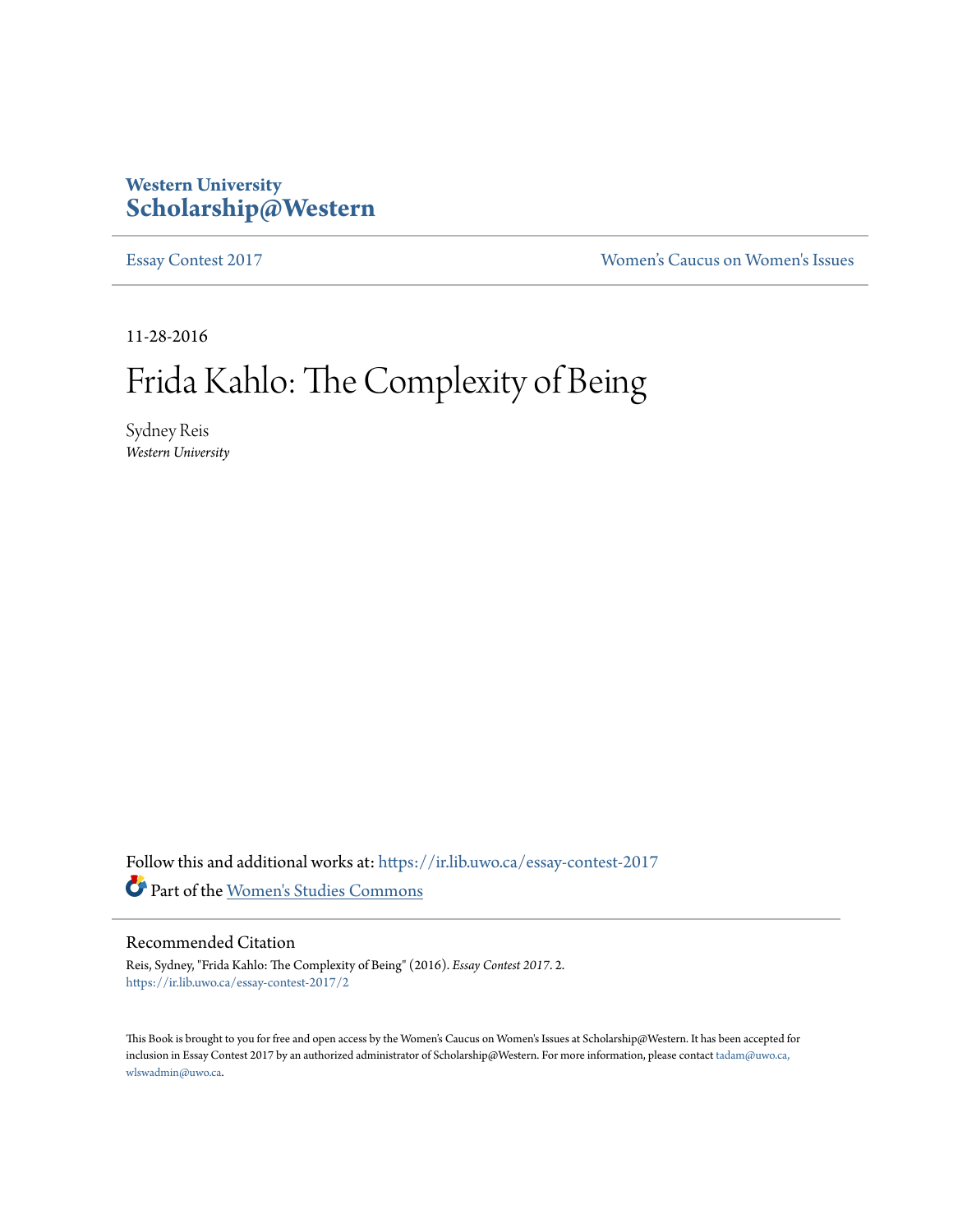Frida Kahlo: The Complexity of Being

Sydney Reis November 28, 2016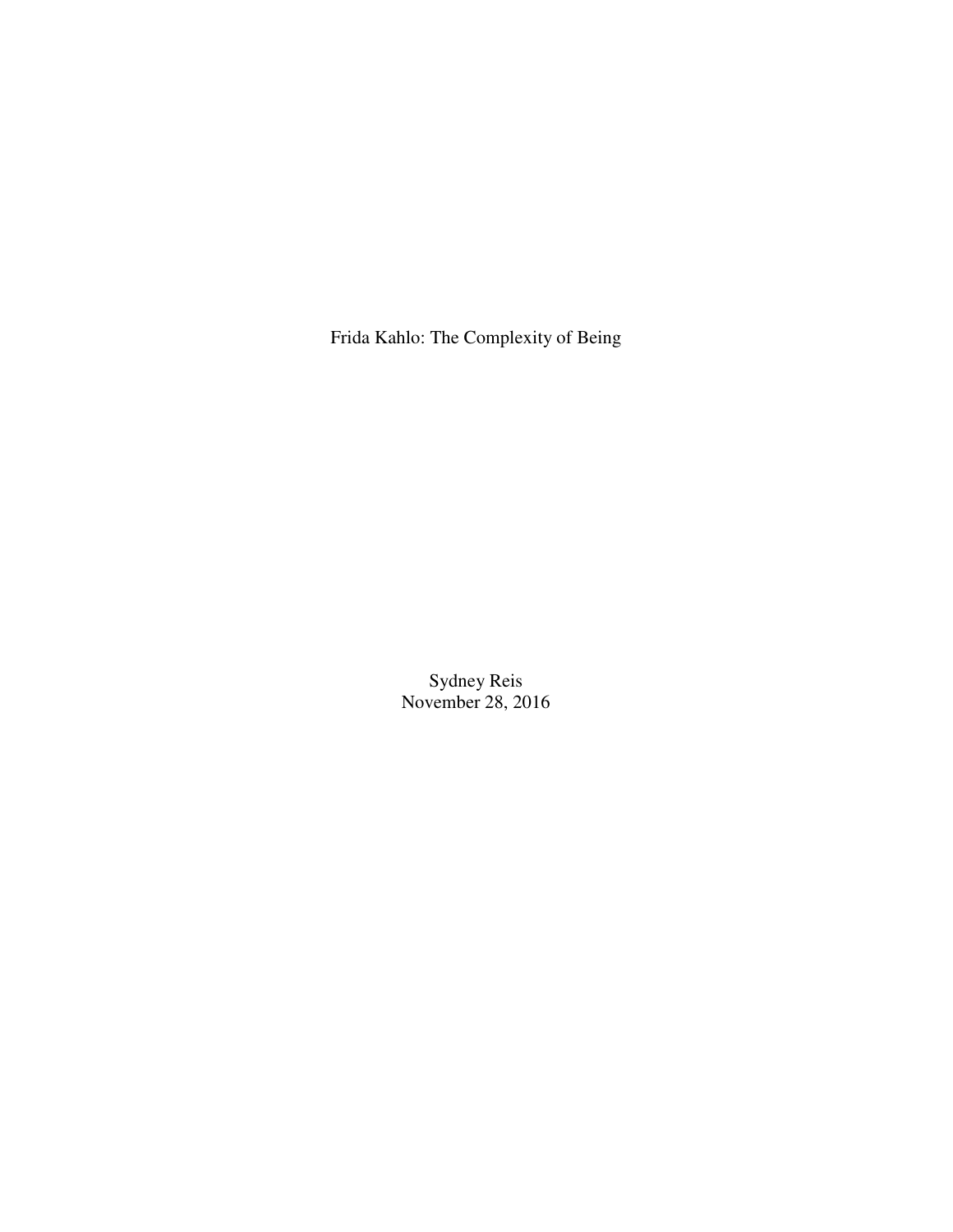Alejandro Gomez Arias, Frida Kahlo's childhood sweetheart, once wrote that she was "so contradictory, so multiple".<sup>1</sup> Notably, scholar Grimberg asserts that Kahlo exacerbated her disabilities to invoke caring responses from those around her.<sup>2</sup> And attributes the artist's bisexuality as a technique to "avoid feelings of emptiness".<sup>3</sup> Furthermore, Mulvey interprets Kahlo's self-portrait artistic style as indication of "her obsession with her own image".<sup>4</sup> Such analyses suggest that Kahlo was more of an infantile attention seeker than a capable woman drawing from her rich life experiences and identities to create meaning. Kahlo's depictions of pain, for instance, are drawn from her valid experiences as a disabled woman and force the viewer to acknowledge her presence as such.<sup>5</sup> Even Andre Breton, the "pope of surrealism" asserted that Kahlo was surrealist, and in the process, dismissed the truth that underlies her art as fantasy.<sup>6</sup> In response to Breton's assertion, Kahlo succinctly retorted, "I never painted dreams, I painted my own reality."7

This paper will argue that rather than a narcissistic victim of unfortunate life circumstances, Kahlo is a compelling noninstitutional feminist figure whose artistic works adhere to modern day cultural and socialist feminist perspectives. Kahlo's place as a cultural and socialist feminist demonstrates her nonconformity to liberal feminism, which further solidifies her stance as a multifaceted, non-Western feminist figure. Indeed,

<sup>&</sup>lt;sup>1</sup> Salomon Grimberg, *Frida Kahlo Song of Herself* (London: Merrell, 2008), 13.

<sup>2</sup> Grimberg, *Frida Kahlo Song of Herself*, 21.

<sup>3</sup> Grimberg, *Frida Kahlo Song of Herself*, 21.

<sup>4</sup> Laura Mulvey and Peter Wollen. "Frida Kahlo and Tina Modotti," In *Art in Modern* 

*Culture 1992*, Edited by Francis Frascina and Jonathan Harris, New York: HarperCollins Publishers Inc., (1992): 149.

<sup>5</sup> Marta Zarzycka, 2006. "'Now I Live on a Painful Planet'," *Third Text* 20 (1): 76.

<sup>6</sup> Sharyn R. Udall, "Frida Kahlo's Mexican Body: History, Identity, and Artistic Aspiration," *Woman's Art Journal* 24, no. 2 (2003): 12.

<sup>7</sup> Udall, "Frida Kahlo's Mexican Body: History, Identity, and Artistic Aspiration," 13.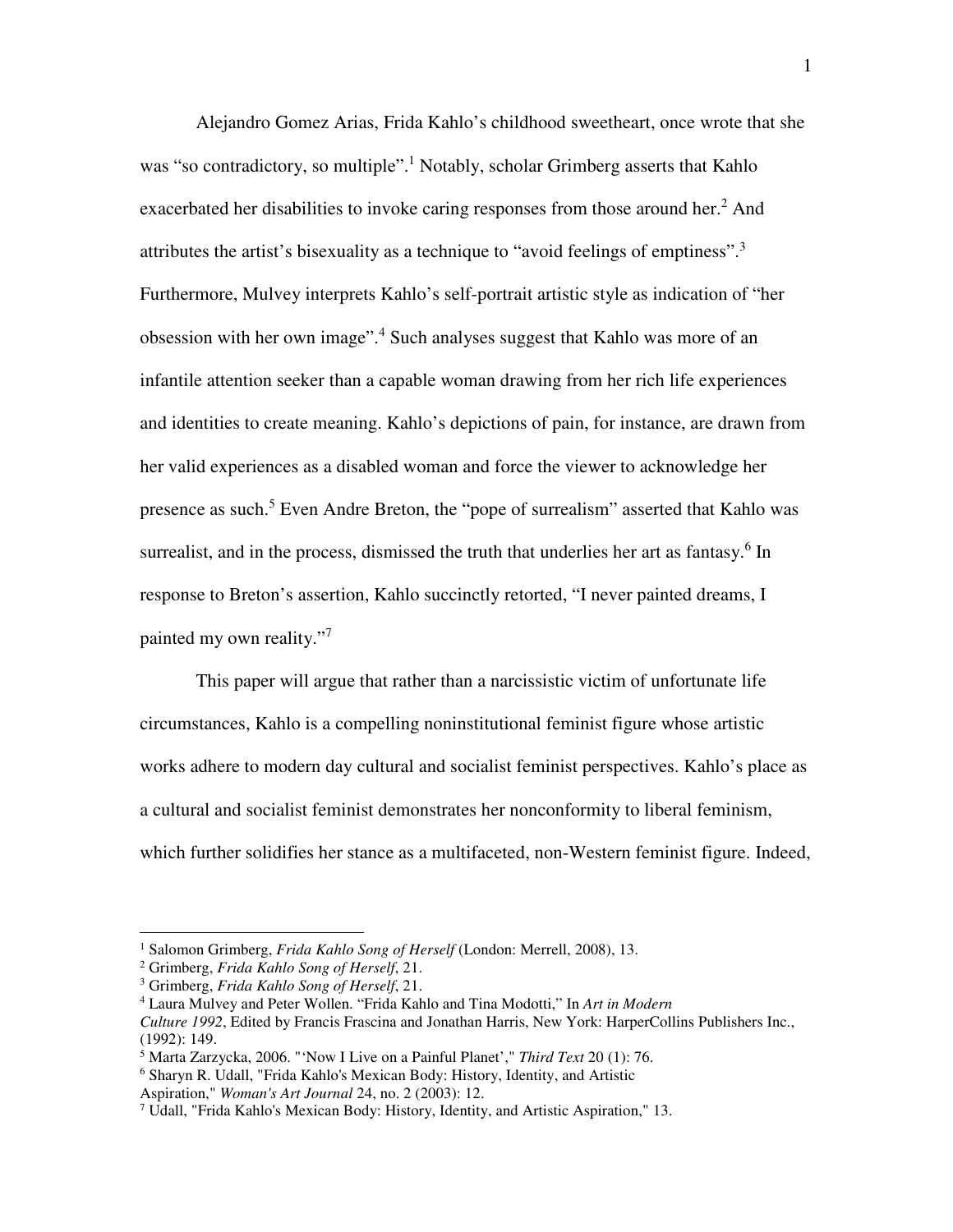the cultural and the socialist feminist approaches can analyze the methods by which Kahlo successfully forced her identity and subjective experience into public consciousness.<sup>8</sup>

This paper will begin with a brief biography of Frida Kahlo, and an overview of the complexity of identities and artistic subjects she embodies. Following, Kahlo's place as a noninstitutional feminist actor will be established. Kahlo's art will then be analyzed from the socialist feminist notion of 'intersectionality', specifically from Latina feminism's interpretation of intersectionality as "borderlands". Next, the cultural feminist approach will be used to explore how Kahlo merges her identities and life experiences to create feminist discourse. Lastly, Kahlo's incompatibility with liberal feminism will be analyzed and presented as essential considering her relation to indigenous Mexican feminism.

 Kahlo was born to an Indigenous-Spanish mother, and a German-Jewish father in 1907.<sup>9</sup> However, Kahlo would later insist she was born in 1910, to establish herself as a child of the Mexican Revolution (Mexico's emergence from colonialism).<sup>10</sup> Kahlo's attachment to her indigenous and national identity would prove to be central themes in her art.<sup>11</sup> Also prevalent in her works is the experience of pain. At the age of six Kahlo contracted polio, leaving her with a small left leg and a permanent limp.<sup>12</sup> At 18, Kahlo was involved in a bus accident that fractured her spine, pelvis, and leg, and dislocated her

<sup>8</sup> Zarzycka, "'Now I Live on a Painful Planet," 78.

<sup>9</sup> "Frida Kahlo Biography," *Frida Kahlo the Complete* Works, http://www.frida-kahlofoundation.org/biography.html

<sup>10</sup> "Frida Kahlo Biography,"

<sup>11</sup> Cynthia Freeland, "On Frida Kahlo's Self-Portraits," *Oxford University Press Blog*. http://blog.oup.com/2010/06/kahlo\_portrait/

<sup>&</sup>lt;sup>12</sup> Zarzycka, "'Now I Live on a Painful Planet," 77.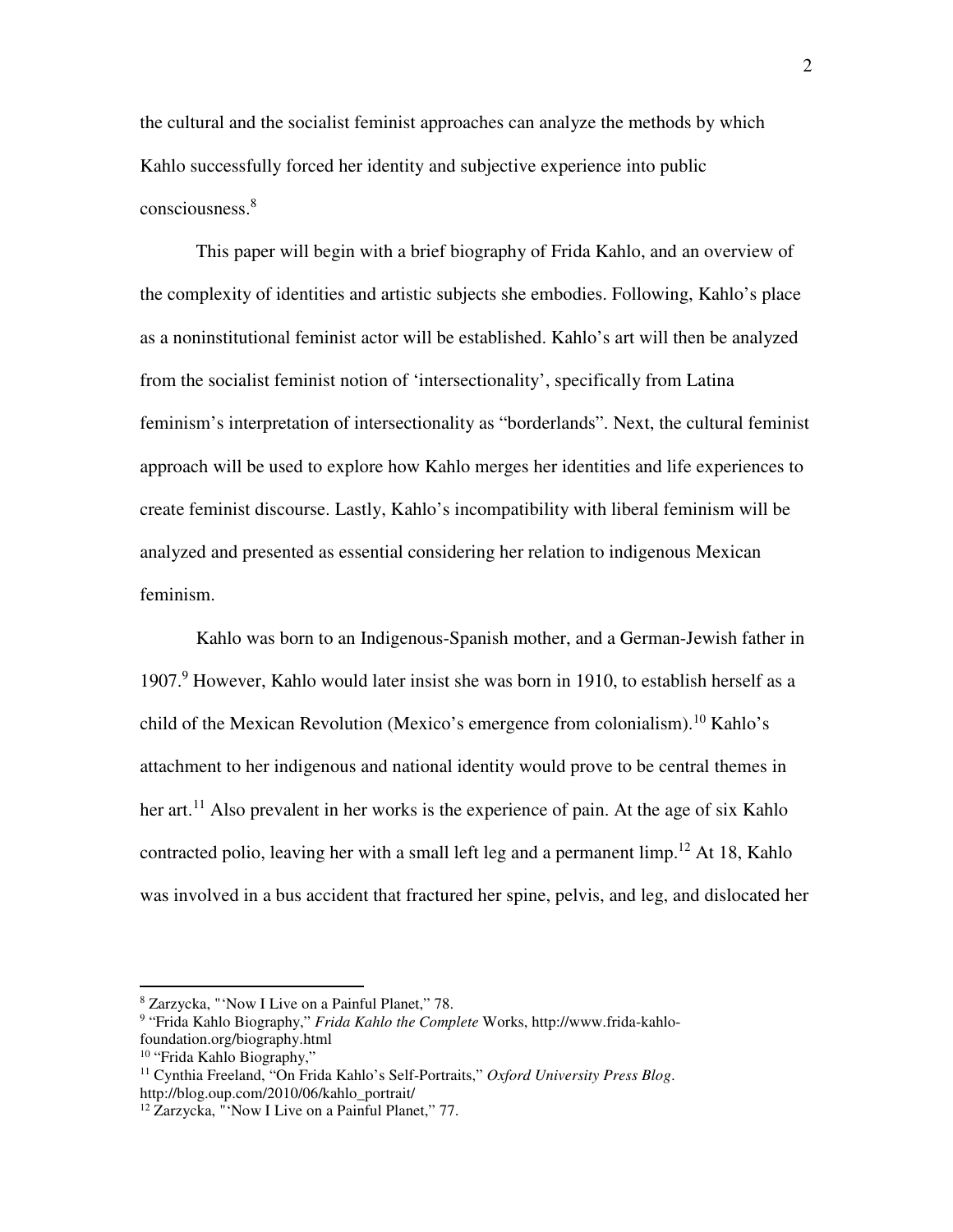foot.<sup>13</sup> Following the accident Kahlo was bound to a full body cast, in which she took up painting to pass time.<sup>14</sup> The accident would revisit her 30 times over throughout her life in the form of surgery.<sup>15</sup> As a result, Kahlo was constantly re-evaluating her relationship with pain and her disabled body. Her paintings provided release from her body and provided the ability to express pain in lieu of sufficient words.<sup>16</sup> In 1929, Kahlo married Diego Rivera (a famous Mexican muralist), joined the communist party, and experienced her first of three abortions.<sup>17</sup> Each of these three facets of her life would also prove to be significant in her artistic works.

 According to Henderson and Jeydel, noninstitutional politics, also known as informal politics, "encompasses any political activity that does not take place directly within formal institutions."<sup>18</sup> Henderson and Jeydel also note that women mobilize around noninstitutional politics in their desire to be "seen as a human being" and "use a variety of tactics to achieve their goal".<sup>19</sup> In accordance with this analysis, Kahlo can be understood a one-women participant in her own form of noninstitutional politics. In Kahlo's case, artwork is used as the medium to create discourse and understanding. Her status as a disabled, indigenous female constructs the realities that are displayed in her art. Finally, noninstitutional politics seek to impact societies.<sup>20</sup> Notably, in *Frida Kahlo's Abortions*, Zetterman parallels Kahlo's creation of anatomically accurate abortion art

<sup>13</sup> Zarzycka, "'Now I Live on a Painful Planet," 77.

<sup>&</sup>lt;sup>14</sup> "Frida Kahlo Biography,"

<sup>15</sup> Zarzycka, "'Now I Live on a Painful Planet," 78.

<sup>16</sup> Zarzycka, "'Now I Live on a Painful Planet," 78.

<sup>17</sup> Grimberg, *Frida Kahlo Song of Herself*, 74.

<sup>18</sup> Sarah L. Henderson, Sarah L., and Alana S. Jeydel, *Women and Politics in a Global World*. (New York: Oxford University Press, 2014), 37.

<sup>19</sup> Henderson, *Women and Politics in a Global World*, 40.

<sup>20</sup> Henderson, *Women and Politics in a Global World*, 40.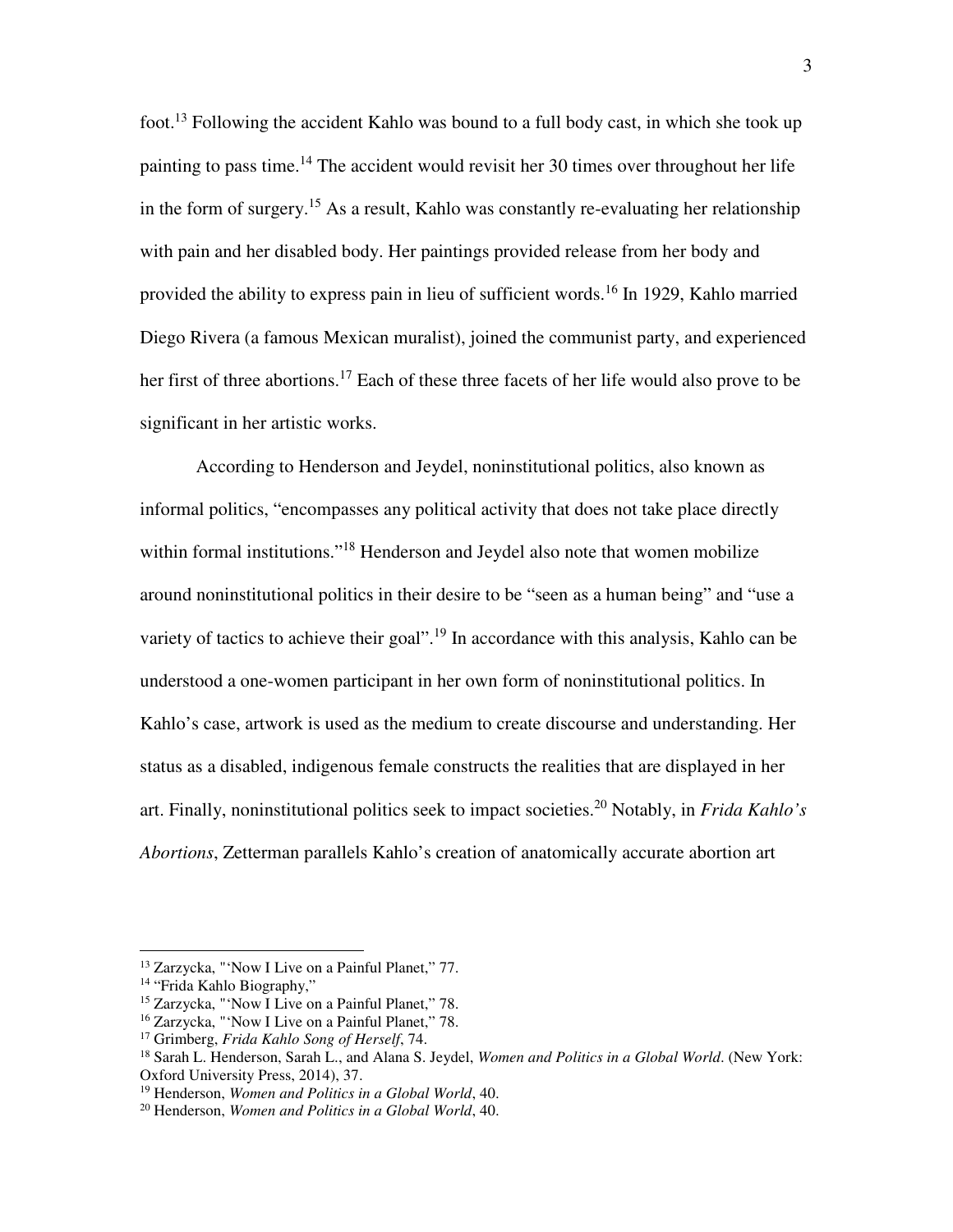with advancements in Mexico's sexual education.<sup>21</sup> Therefore, Kahlo's art is a form of noninstitutional politics, whereby cultural and socialist feminism is present.

Socialist feminism argues that in order to create economic equality between men and women, the intersectionality (interaction) of gender and other forms of inequality – such as race, sexuality, ability, and class – must be accounted for.<sup>22</sup> Extending from the socialist feminist concept of intersectionality is the Latina feminist notion of borderlands. Borderlands entails using the experience of "hybrid identities" – colour, class, sexuality, and gender – to create individual "autobiographical narratives".<sup>23</sup> The "inner self" in its honest form is used as a vehicle for feminist activism.<sup>24</sup> Considering borderlands is concerned with how identity shapes everyday experience and can be used for activism – whereas intersectionality looks at how the interaction of identities stagnate women in certain economic classes – borderlands will be used to analyze Kahlo's depictions of her female indigenous identity. Kahlo, after all, was largely privileged economically as a result of her marriage to Diego Rivera, and her activism stemmed from her ability to create narratives through her marginalized indigenous reality.<sup>25</sup>

According to Bakewell, Kahlo was "uncomfortable with Mexico's cultural conceptions of gender and with the roles and domains attached to them".<sup>26</sup> This discomfort is evident in *My Dress Hangs There,* whereby Kahlo interprets Mexico's treatment of women from her indigenous female perspective.<sup>27</sup> The indigenous dress

<sup>&</sup>lt;sup>21</sup> Eva Zetterman, "Frida Kahlo's Abortions: With Reflections from a Gender Perspective on Sexual Education in Mexico," *Konsthistorisk tidskrift/Journal of Art History* 75 (2006): 230.

<sup>22</sup> Lorber, *Gender Inequality*, 75.

<sup>23</sup> Lorber, *Gender Inequality*, 238.

<sup>24</sup> Lorber, *Gender Inequality*, 238.

<sup>25</sup> Phyllis Tuchman, "Frida Kahlo," *Smithsonian*, November 2002, http://www.smithsonianmag.com/artsculture/frida-kahlo-70745811/

<sup>&</sup>lt;sup>26</sup> Bakewell, "Frida Kahlo: A Contemporary Feminist Reading" 169.

<sup>27</sup> Margaret A. Lindauer, *Devouring Frida*, (Hanover: Wesleyan University Press, 1999), 126.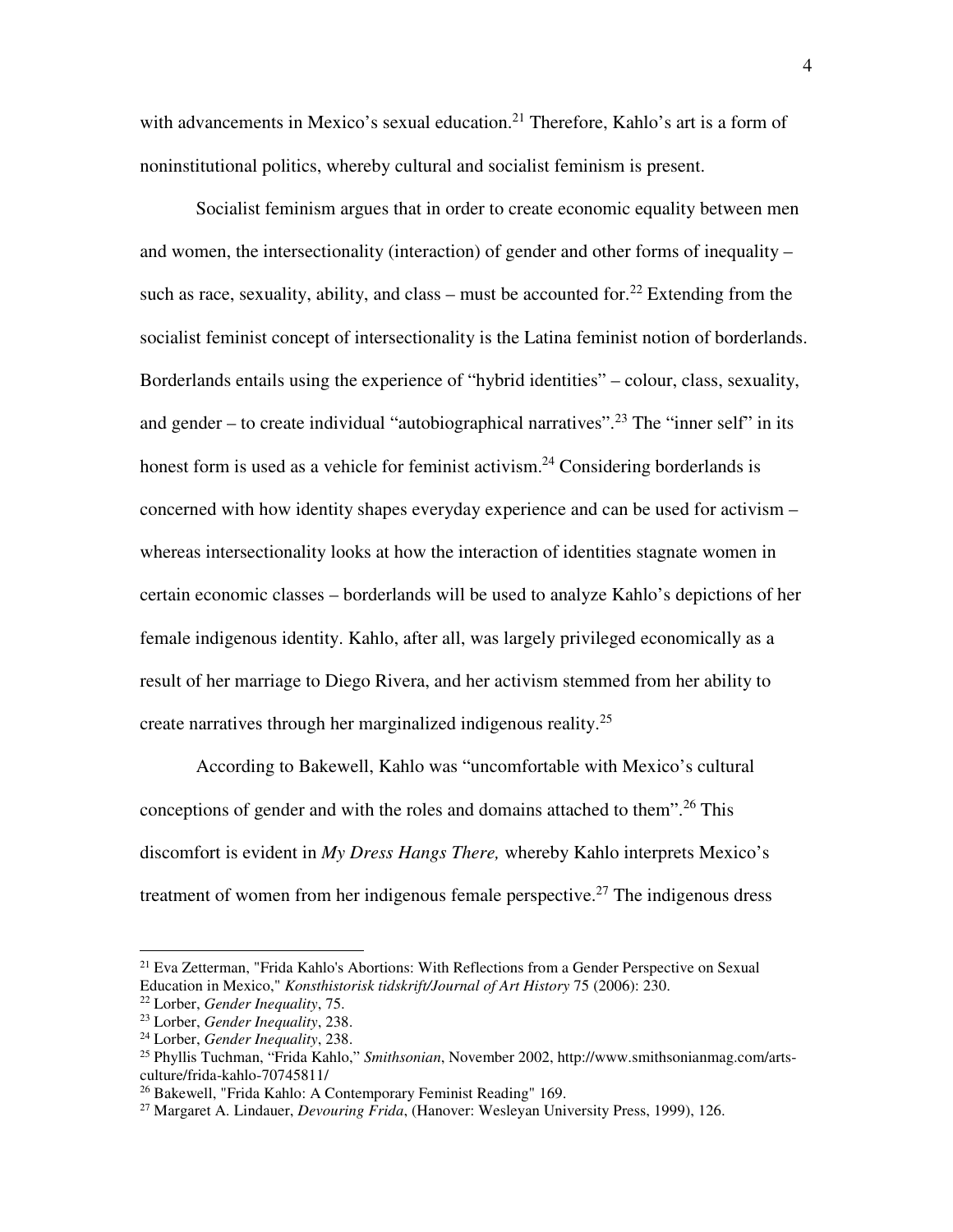depicted represents the pre-colonial matriarchal society that dominated parts of Mexico before Spanish, and later American, colonization.<sup>28</sup> In Tehuantepec societies, women held distinguished positions in politics and business.<sup>29</sup> The dress, therefore, represents the uncorrupted society Mexico once was. In *Self Portrait Along the Border Line Between Mexico and the United States*, Kahlo feminizes herself in a pink ruffled dress on the border between a lush Mexico and an industrial United States. In gendering herself – as an indigenous woman – Kahlo demonstrates how imperialism was justified by the masculine and white United States.<sup>30</sup> From a borderlands perspective, Kahlo uses her indigineity to provide a powerful critique of the systems of oppression that marginalize indigenous women. Kahlo's autobiographical narrative in *Self Portrait Along the Border Line Between Mexico and the United States* explains why indigenous women are seen as less worthy, less human, than their white, male, and American counterparts. The dress in *My Dress Hangs There* reminds indigenous women of their liberated past, and inspires pride and activism from this history. In this sense, Kahlo embodies the concept of borderlands, and by extension, socialist feminism's intersectionality.

Cultural feminism emphasizes creating discourse, or language, that depicts women's "emotions, sexuality, and connectedness with the body".<sup>31</sup> Discourse is the creation of knowledge that is entailed, or excluded, from popular culture.<sup>32</sup> For example, current Western culture perpetuates the view that women are sexual objects, rather than  $d$ ynamic, complex humans.<sup>33</sup> Kahlo's art challenges popular conceptions of the female

<sup>28</sup> Lindauer, *Devouring Frida*, 126.

<sup>29</sup> Lindauer, *Devouring Frida*, 126.

<sup>30</sup> Lindauer, *Devouring Frida*, 133.

<sup>31</sup> Judith Lorber, *Gender Inequality*, (New York: Oxford University Press, 2012), 168.

<sup>32</sup> Lorber, *Gender Inequality*, 173.

<sup>33</sup> Lorber, *Gender Inequality*, 174.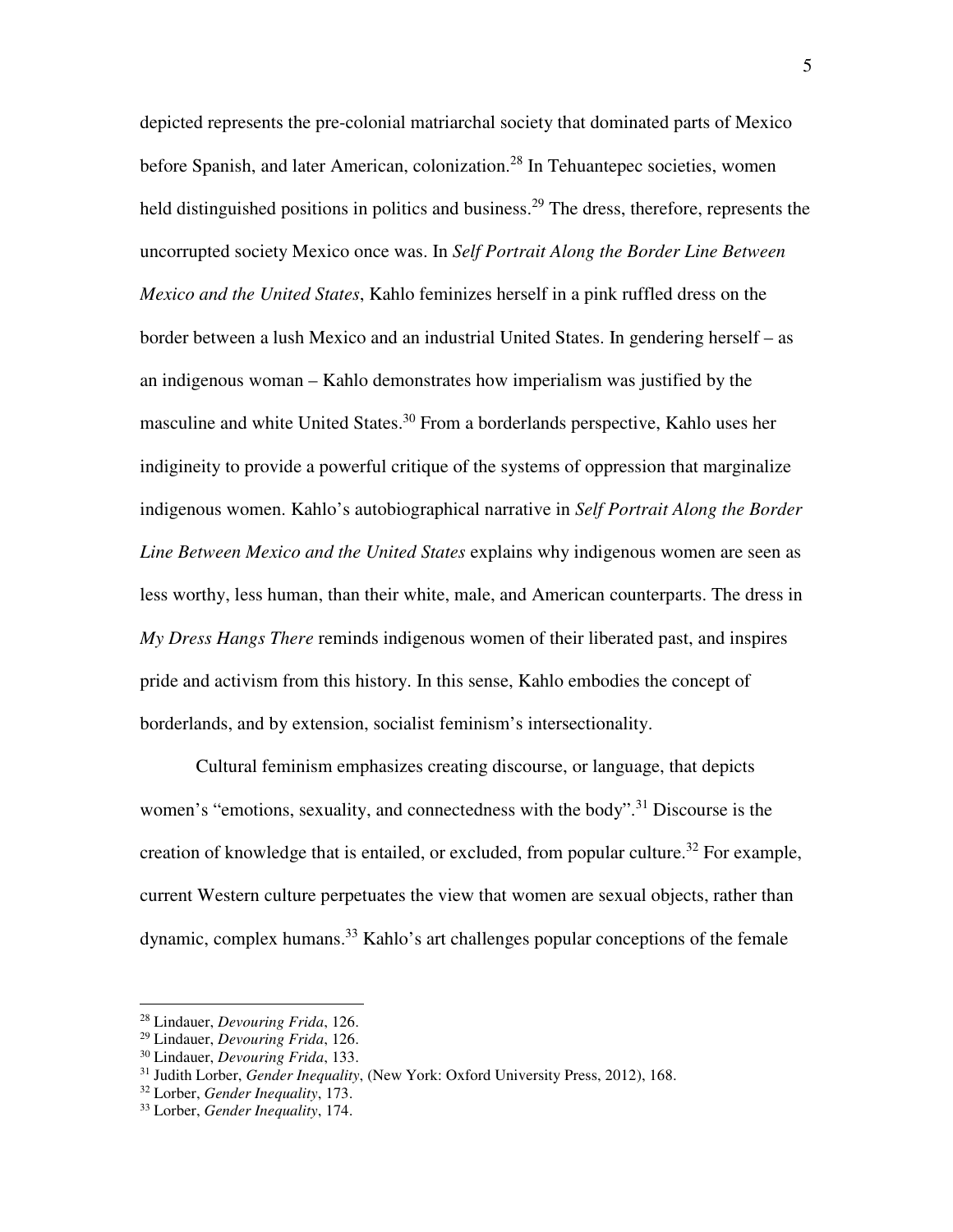nude as "ripe for the taking" and uncomplicated through unapologetic depictions of her own flesh and blood.<sup>34</sup> According to Bakewell, "Kahlo's nudes de-eroticize the female by presenting blemished, imperfect, bloody bodies."<sup>35</sup> In the artistic world, women and blood are taboo, whereas bloodied men represent heroism.<sup>36</sup> Kahlo's understanding of her female body is characterized by experiences of abortion, miscarriage, and pain. Thus, her conception of womanhood involves blood and mutilation, as notably depicted in *A Few Small Nips*, among other works.<sup>37</sup> In displaying her nude body in the bloody states that it has endured, Kahlo effectively contributes to the normalization of the female experience of pain through artistic discourse. Therefore, Kahlo establishes herself as a woman who is at odds with the male ideal of female sexuality and perfection. In this process of discourse, Kahlo solidifies her place as a cultural feminist.

Liberal feminism's tendency towards individualism and emphasis on economic prosperity conflicts with Kahlo's socialist feminism.<sup>38</sup> In *My Dress Hangs There*, faceless citizens of New York City – the supposed epitome of economic opportunity and liberation – occupy their time in "picket lines and chorus lines".<sup>39</sup> Thus, within the capitalist, individualist culture of the United States, the average citizen is empty rather than liberated. A toilet and a trophy occupy pedestals opposite to Kahlo's indigenous dress.<sup>40</sup> The trophy represents the industrial and the economic prosperity of the United States, while the toilet emphasizes the United State's supposed treatment of its citizenry

<sup>34</sup> Liza Bakewell, "Frida Kahlo: A Contemporary Feminist Reading," *Frontiers: A Journal of Women Studies* 13, no. 3 (1993): 173.

 $35$  Bakewell, "Frida Kahlo: A Contemporary Feminist Reading" 174.

<sup>36</sup> Bakewell, "Frida Kahlo: A Contemporary Feminist Reading" 174.

<sup>37</sup> Bakewell, "Frida Kahlo: A Contemporary Feminist Reading" 173.

<sup>38</sup> Lorber, *Gender Inequality*, 45.

<sup>39</sup> Lindauer, *Devouring Frida*, 117.

<sup>40</sup> Lindauer, *Devouring Frida*, 119.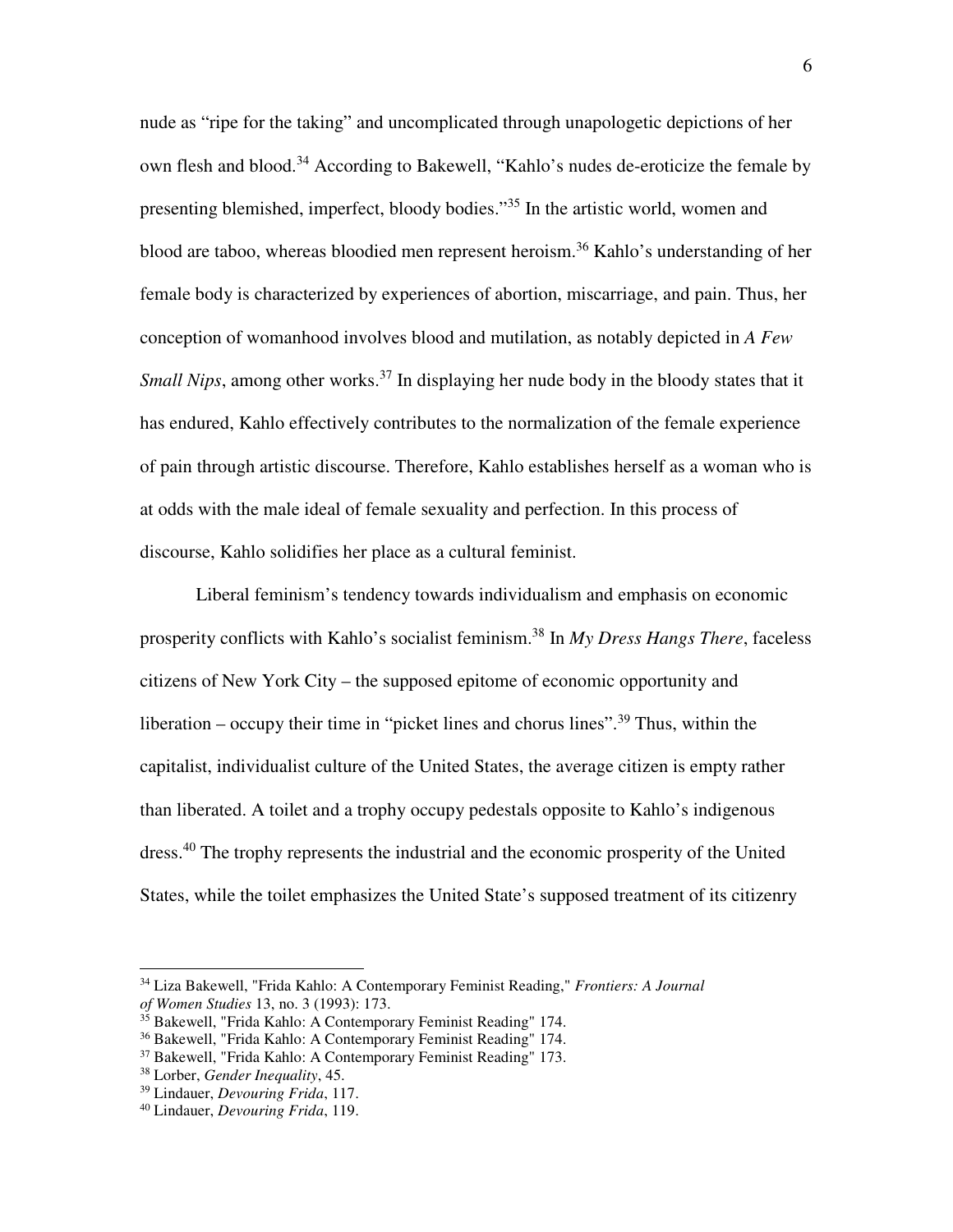as "cultural refuse".<sup>41</sup> Furthermore, Kahlo's attachment to her indigineity – a group identity – is at odds with liberal feminisms fixation on individual rights. From a socialist feminist perspective, the marginalized indigenous group identity entails recognition, and by extension, group privileges. Thus, through Kahlo's assertion of her indigenous heritage in the form of a dress, she actively rejects liberal individualism and greed.

Despite the fact that many were quick to assign reasons for Kahlo's life experiences and identities, Kahlo herself was no passive recipient of incorrect attributions. Indeed, in response to Breton's declaration that her art was surrealist, Kahlo addressed the problem of imposition: "I didn't know I was a surrealist until Andre Breton came to Mexico and told me I was."<sup>42</sup> Besides exposing parallels between Breton's statement and colonialism, Kahlo's statement is revealing of her ability to effectively draw on her identity to tell her own story of marginalization through art. Her frank depictions of the 'deficient' sides of the feminine experience – such as abortion, disability, and indigineity – are political statements because of the honesty with which they are displayed.<sup>43</sup> Indeed, in utilizing noninstitutional methods of politics, Kahlo's discourse is reminiscent of both cultural and intersectional feminism. Through a cultural and intersectional feminist approach, Kahlo is distant from liberal feminism. This distancing reveals her commitment to telling the stories of the marginalized identities to which she belongs. Thus, Kahlo's invitation into her complex experiences of marginality through art solidifies her historical status as an influential and non-Western feminist.

<sup>41</sup> Lindauer, *Devouring Frida*, 199.

<sup>&</sup>lt;sup>42</sup> Udall, "Frida Kahlo's Mexican Body: History, Identity, and Artistic Aspiration," 12.

<sup>43</sup> Mary Motian-Meadows, "Kahlo As Artist, Woman, Rebel," *Solidarity*, November 2016. https://www.solidarity-us.org/node/2782